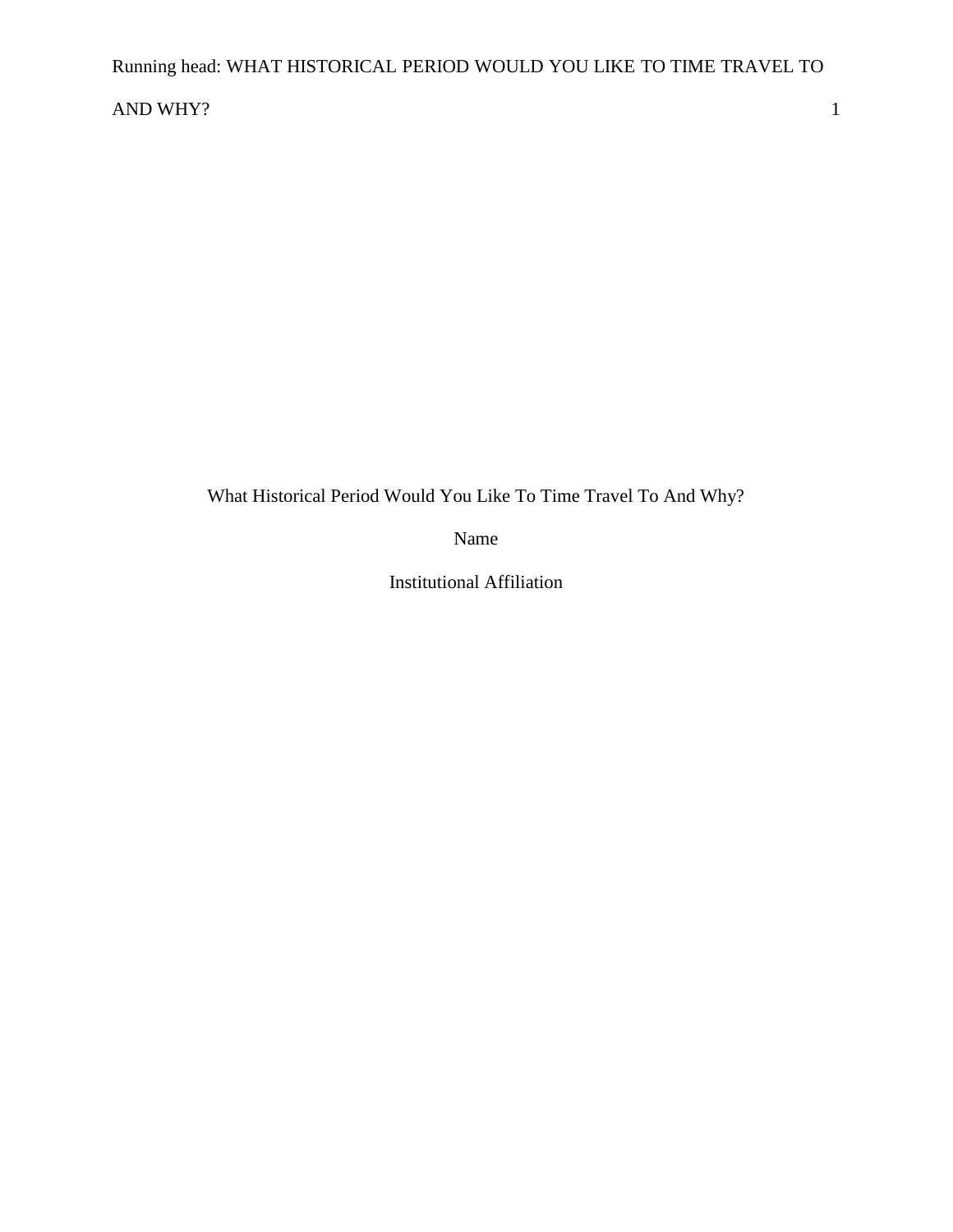What Historical Period Would You Like To Time Travel To And Why?

The Renaissance is the most interesting historical period that I would like to travel to if given an opportunity. The Renaissance is a French word that means 'rebirth,' and it was a representation of the development of scientific invention and innovation, reason as well as the use of logic in the whole of Europe. This period spanned from the 14th century to the 17th century, and it started as a cultural movement in Italy during the Late Medieval times. This essay argues that the Renaissance was the most crucial cultural movement in the entire human history because it influenced the development of music, creativity, as well as various societal and cultural areas that characterize modernity.

To begin with, the Renaissance played a direct role in the development of new ways of thinking. It changed people's perceptions regarding religion and its purpose it in society (Burke, 2014). Remarkably, the renaissance is heavily cited as the departure point for the Protestant Reformation during the times of Martin Luther who led a breakaway from the then powerful Catholic Church. Before this time, the Church was so dominant that it encouraged primitive thinking among people. However, religion failed in answering some questions regarding the universe and the existence of life. Thus, I would have taken the pleasure in studying the key areas where religion failed while examining the then patterns in human thinking regarding various aspects of society and human progress (Brown & Davis, 2014).

Also, music and art began during the Renaissance period. There was great art, beauty and celebrated artists such as Leonardo da Vinci together with Michelangelo came to limelight during this time. Moreover, spirited writers such as William Shakespeare produced masterpieces that have the most substantial influence on the progress of humanity. During the 15th century,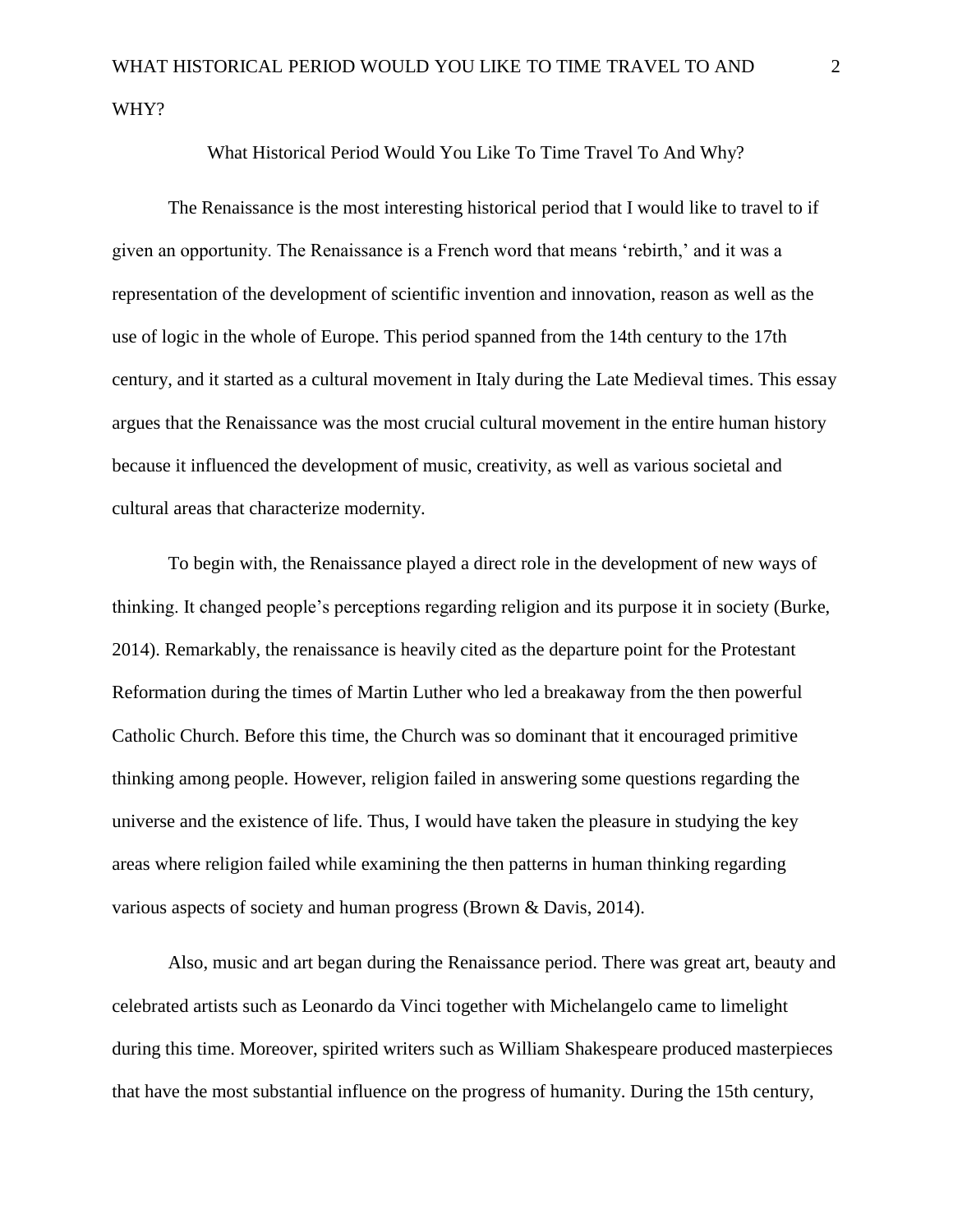## WHY?

the Burgundian School played a significant role in the development and spread of music. Music was fundamentally used as an essential tool of expression, and it turned Italy into a European center for musical innovation (Brown & Davis, 2014). Many literary experts share the belief that the Renaissance had a direct influence on the advancements in arts, science, and literature. During this period, artists gained a renowned sense of prestige and their work influenced innovative ideas that helped in steering the world ahead (Hall, 2014). As an ardent fan of music and artistic work, I would take an interest in learning the factors that influenced the development of music at the time, and I would learn some of the transitions that music has had to go through for it to become what it is today.

Besides, the Renaissance marked the advent of the Scientific Revolution (Hall, 2014). During this period, new ideas flourished, and human beings demonstrated a high level of freedom in their thinking. As a result, there was diverse innovation as well as the advancement of numerous scientific disciplines. In my opinion, this was the period of pure thought that catapulted the world to new heights. Due to the discovery of the Gutenberg printing press in 1450, there an increased spread of ideas and sharing of knowledge (Burke, 2014). I would have felt delighted and honored to be part and parcel of the scientific revolution of the period.

In a nutshell, if I had a chance to travel back in time, I would consider the renaissance period. This was remarkable a time of great creativity, curiosity, and imagination that saw the development of exploration in the world. I would have taken pleasure in influencing the various ideas in politics, work of art, scientific innovation, religion, literature, philosophy, as well as politics. This was a period that influenced the current state of the world, and it played a significant role in challenging the dominance of religion and the Catholic Church.